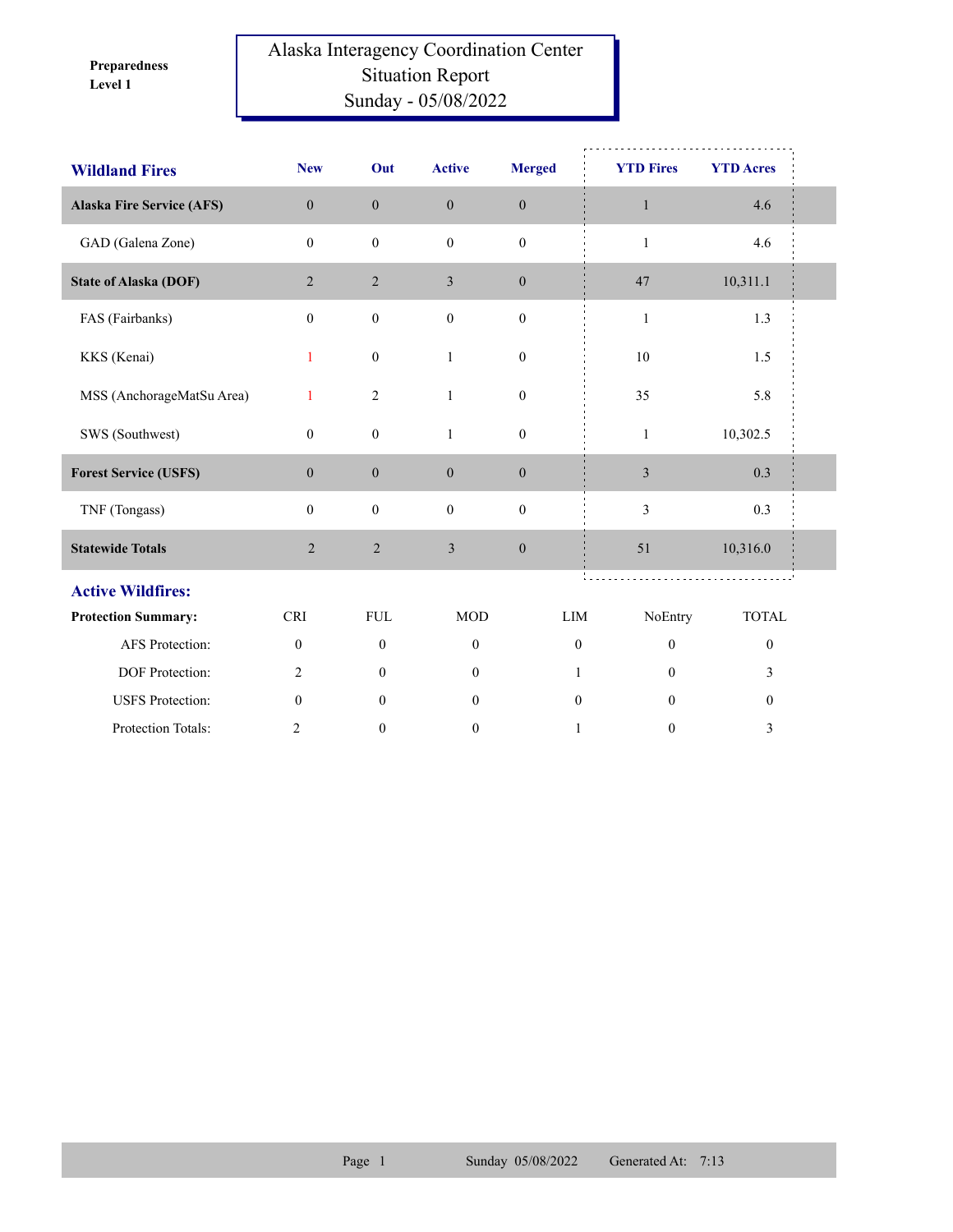## **Active Fires Status Summary**

|                         | Staffed           |                     |                 | Unstaffed           |
|-------------------------|-------------------|---------------------|-----------------|---------------------|
|                         | Contained $(S/C)$ | Uncontained $(S/U)$ | Contained (U/C) | Uncontained $(U/U)$ |
| AFS Protection:         |                   |                     |                 |                     |
| <b>DOF</b> Protection:  |                   |                     |                 |                     |
| <b>USFS</b> Protection: |                   |                     |                 |                     |
| Status Totals:          |                   |                     |                 |                     |

| <b>Active Fires Acreage Summary</b> |                       |                |  |  |  |  |  |  |  |
|-------------------------------------|-----------------------|----------------|--|--|--|--|--|--|--|
|                                     | Acres                 | Acreage Change |  |  |  |  |  |  |  |
| 2 New                               | 0.7                   |                |  |  |  |  |  |  |  |
| 2 Monitor                           | 10,302.6              | 609.8          |  |  |  |  |  |  |  |
| Out                                 | 0.3                   | 0.0            |  |  |  |  |  |  |  |
| 3 Prescribed                        | 80.9                  | 14.0           |  |  |  |  |  |  |  |
| 8 Fires                             | Total Acres: 10,384.5 |                |  |  |  |  |  |  |  |

## **Prescribed Fires**

|                                 | <b>YTD</b> Fires | <b>YTD</b> Acres | <b>New</b> | Active | Out Yesterday |
|---------------------------------|------------------|------------------|------------|--------|---------------|
| Military                        |                  | 62.9             |            |        |               |
| National Park Service           |                  | 0.1              |            |        |               |
| State of Alaska                 |                  | 5.1              |            |        |               |
| U.S. Forest Service             |                  | 18.0             |            |        |               |
| <b>Fuels Management Totals:</b> |                  | 86.1             |            |        |               |

## **Cause Summary For All Fires (Includes Merged Fires But Not Prescribed Fires)**

|        | Human: 46       | 12.9 Acres     |
|--------|-----------------|----------------|
|        | Undetermined: 5 | 10,303.1 Acres |
| Total: | 51              | 10,316.0 Acres |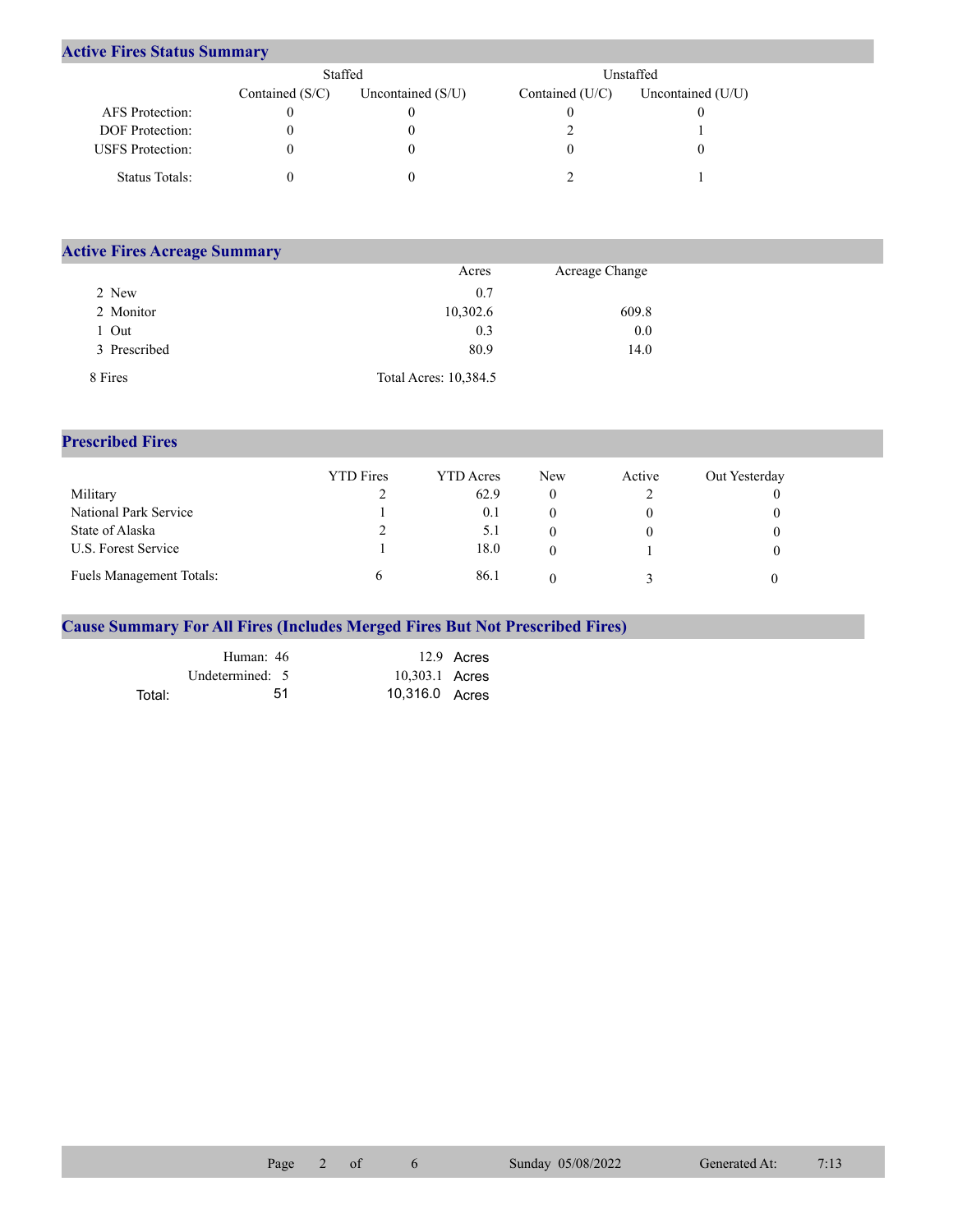| <b>New</b>                                                                                                                                                                                          |  | Count: $2$        | Acres: $0.7$  |                      |  |                          |                  |  |  |  |
|-----------------------------------------------------------------------------------------------------------------------------------------------------------------------------------------------------|--|-------------------|---------------|----------------------|--|--------------------------|------------------|--|--|--|
| Daily Report From: 05/07                                                                                                                                                                            |  |                   |               |                      |  | $0.4$ Acreage On $05/07$ |                  |  |  |  |
|                                                                                                                                                                                                     |  | Lat: $6029.8833$  | Status: $U/C$ | Acres: $0.4$         |  |                          | Option: Critical |  |  |  |
| 203056                                                                                                                                                                                              |  | Lon: $15107.2917$ |               | Start Date: 05/07    |  |                          | Area: <b>KKS</b> |  |  |  |
|                                                                                                                                                                                                     |  | Owner: Private    | Unit:         | <b>AKPRI-Private</b> |  |                          |                  |  |  |  |
| 056                                                                                                                                                                                                 |  | Name: Knacksted   |               |                      |  |                          | Cause: Human     |  |  |  |
| CES toned out an outside fire that had escaped from a burn pile. K-62 and Delta-72 responded. Once on scene resources took<br>suppression action and shortly had the fire contained and controlled. |  |                   |               |                      |  |                          |                  |  |  |  |

| Daily Report From: 05/07 |                     |                   |                            |                   | $0.3$ Acreage On $05/07$ |                  |
|--------------------------|---------------------|-------------------|----------------------------|-------------------|--------------------------|------------------|
| PL6P                     | Lat: $61\,33.1783$  | Status: Out 05/07 |                            | Acres: $0.3$      |                          | Option: Critical |
| 201054                   | Lon: $149\,25.1267$ |                   |                            | Start Date: 05/07 | Area: MSS                |                  |
|                          | Owner: Private      |                   | Unit: <b>AKPRI-Private</b> |                   |                          |                  |
| 054                      | Name: Regine        |                   |                            |                   |                          | Cause: Human     |

Fire was reported by Matcom. Forestry responded with 1 engine. Fire was contained and controlled. Fire called out and turned over to home owner.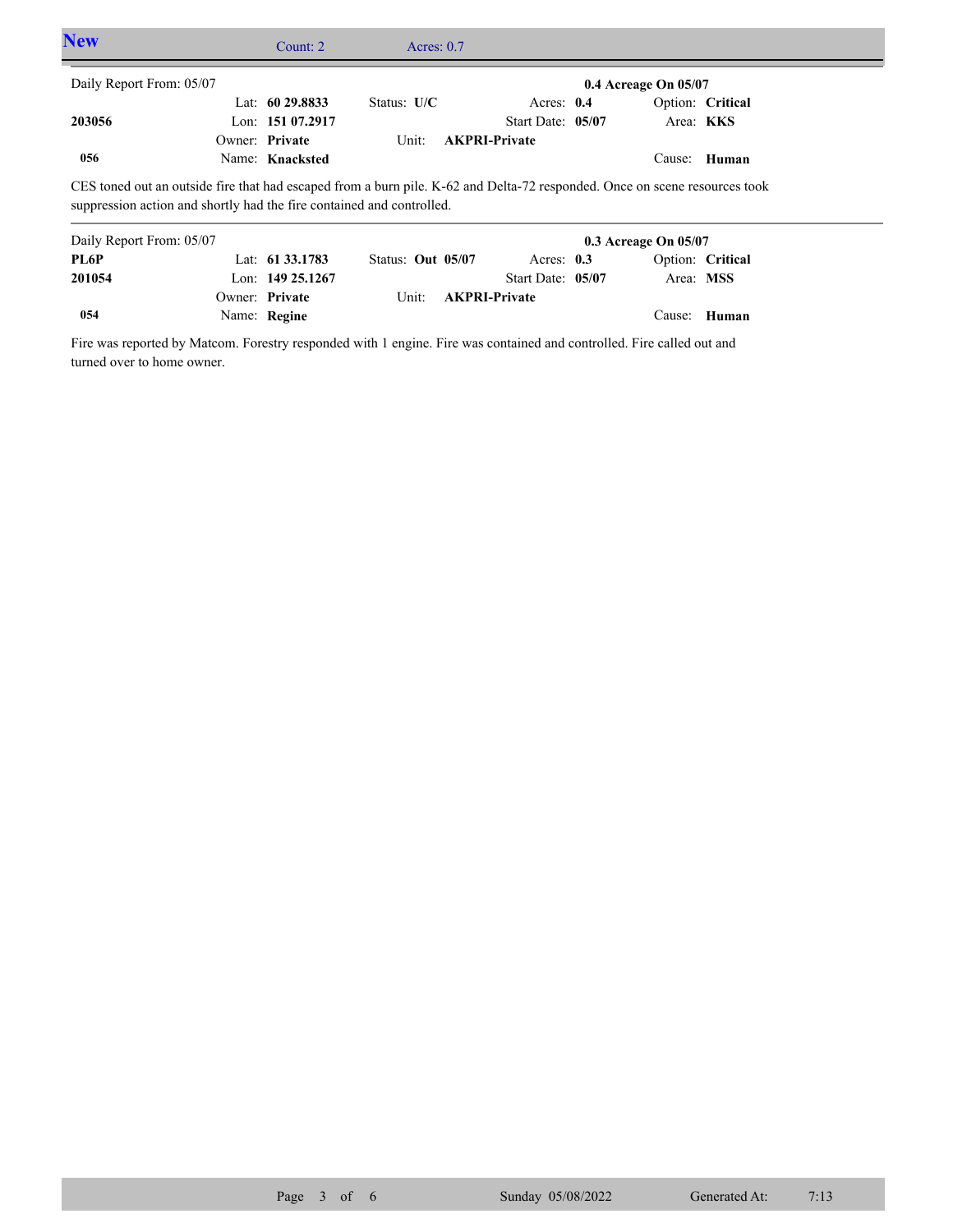| <b>Monitor</b><br>Acres: 10,302.6<br>Acreage Change: 609.8<br>Count: 2 |  |
|------------------------------------------------------------------------|--|
|------------------------------------------------------------------------|--|

**These fires are currently in monitor status. Monitoring schedules are based on defined timeframes, but are dependent on available resources, and weather conditions. When monitoring occurs, information will be updated.**

| Last Report: $05/06$ |                     |               |                                                   |                 | $0.1$ Acreage On $05/06$ |                                  |
|----------------------|---------------------|---------------|---------------------------------------------------|-----------------|--------------------------|----------------------------------|
| PL5E                 | Lat: $61\,37.2367$  | Status: $U/C$ | Acres: $0.1$                                      |                 |                          | Option: Critical                 |
| 201053               | Lon: $149\,26.2083$ |               | Start Date: 05/06                                 |                 |                          | Area: MSS                        |
|                      | Owner: Private      | Unit:         | <b>AKPRI-Private</b>                              |                 |                          |                                  |
| 053                  | Name: Lucille       |               |                                                   |                 |                          | Cause: Human                     |
| Last Report: $04/26$ |                     |               |                                                   |                 |                          | 609.7 Acreage Change Since 04/23 |
| PKS1                 | Lat: $60\,32.1500$  | Status: U/U   |                                                   | Acres: 10,302.5 |                          | Option: Limited                  |
| 204012               | Lon: $160\,54.7500$ |               | Start Date: 04/16                                 |                 |                          | Area: SWS                        |
| <b>PNPKS1</b>        | Owner: USFWS        | Unit:         | <b>AKYDR-Yukon Delta National Wildlife Refuge</b> |                 |                          |                                  |
| 012                  | Name: Kwethluk      |               |                                                   |                 | Cause:                   | <b>Undetermined</b>              |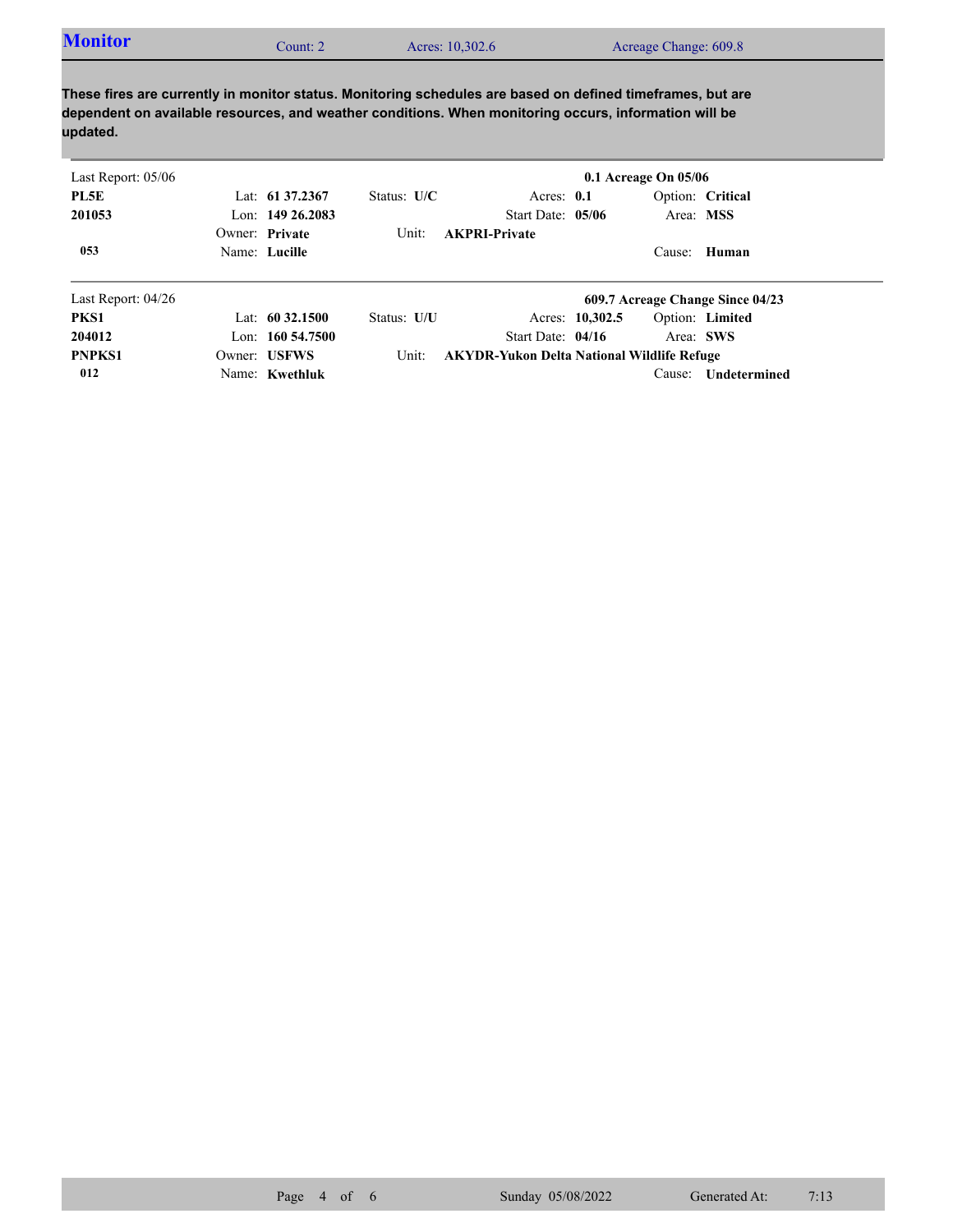| Out                      | Count: 1           | Acres: $0.3$      |                            | Acreage Change: 0.0           |                  |  |
|--------------------------|--------------------|-------------------|----------------------------|-------------------------------|------------------|--|
| Daily Report From: 05/07 |                    |                   |                            | No Acreage Change Since 05/05 |                  |  |
| PL3G                     | Lat: $6136.1750$   | Status: Out 05/07 | Acres: $0.3$               |                               | Option: Critical |  |
| 201051                   | Lon: $149$ 19.6283 |                   | Start Date: 05/05          | Area: MSS                     |                  |  |
|                          | Owner: Private     |                   | Unit: <b>AKPRI-Private</b> |                               |                  |  |
| 051                      | Name: Cottonwood   |                   |                            | Cause:                        | <b>Human</b>     |  |

Forestry sent 1 engine to investigate. No smoke or heat found. Fire called out.